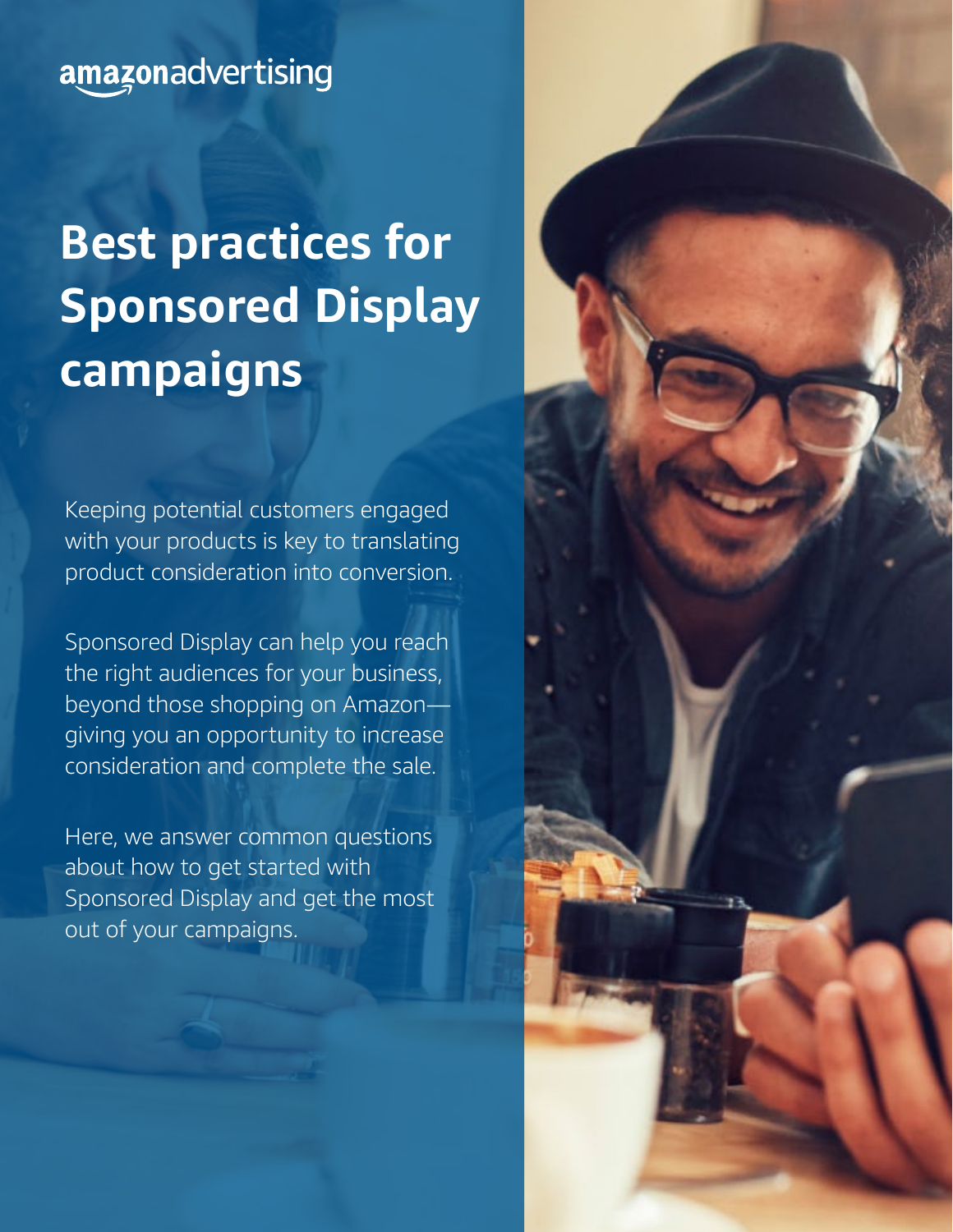# **How do Sponsored Display campaigns work?**

Sponsored Display makes it easy for shoppers to discover your product for the first time, or to reconsider your product for purchase. The goal of Sponsored Display ads is to inspire these shoppers to return to Amazon and make a purchase from your brand.

With Sponsored Display, you can quickly create campaigns that will appear on desktop and mobile websites and apps off Amazon. After adding products to your campaign, Sponsored Display will automatically generate your ad creative, dynamically promoting the most relevant product with the highest expected chance of conversion.



Your display ad will feature an image, product information, and a "Shop now" button that clicks through to your product detail page on Amazon to help customers make an informed purchase decision.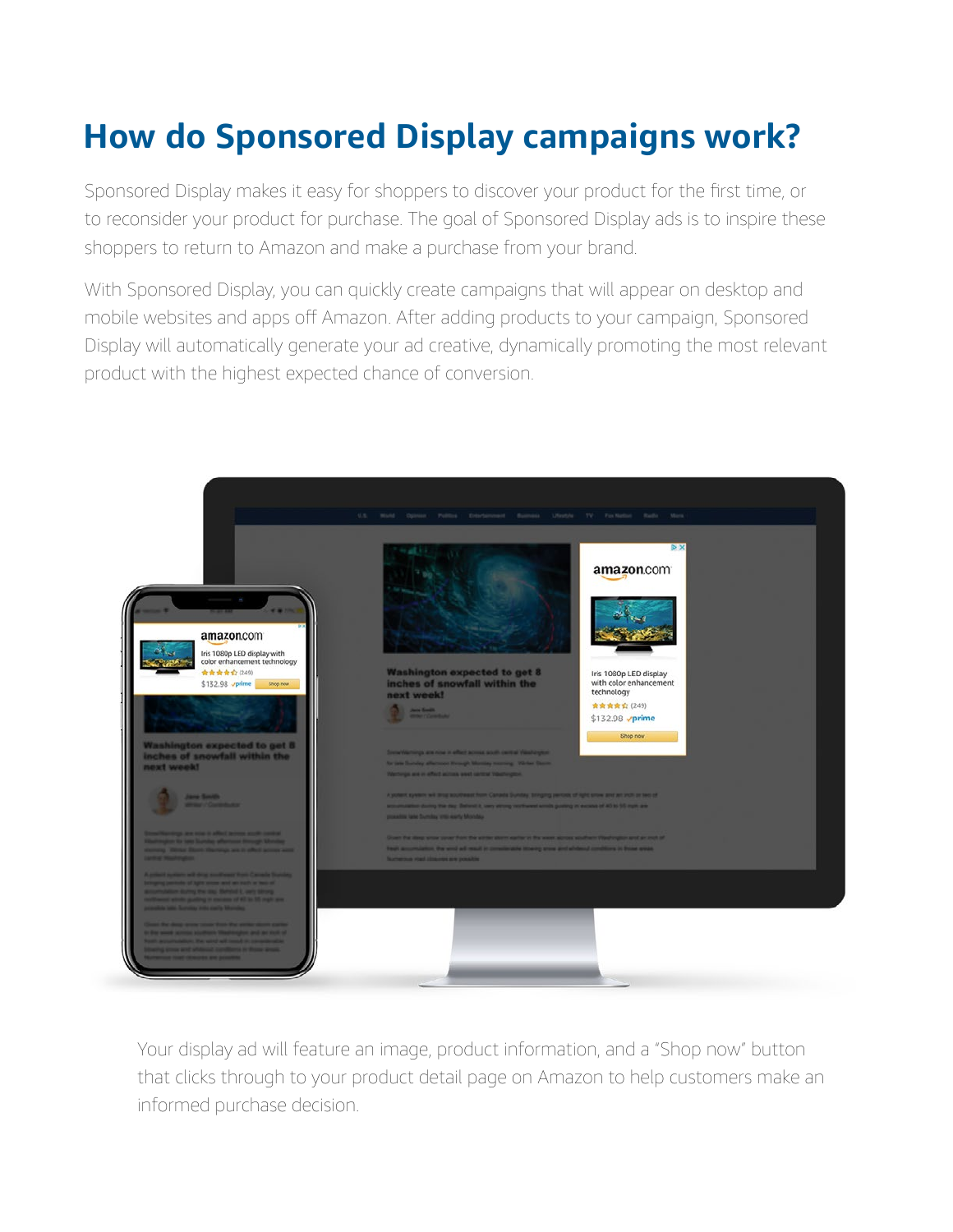# **How can Sponsored Display help me grow my business?**

In just a few clicks you can create a display ad campaign that promotes your entire product catalog with creatives that are auto generated and then optimized for performance.

### **Create Sponsored Display campaigns that help:**



**Increase visibility across your entire catalog**



**Generate greater awareness of specific products**



**Drive incremental sales of your best-performing items on Amazon**



**Accelerate sell-through of products with longer sales cycles or higher prices**



**Promote clearance items and seasonal products**



**Increase reach during popular shopping events**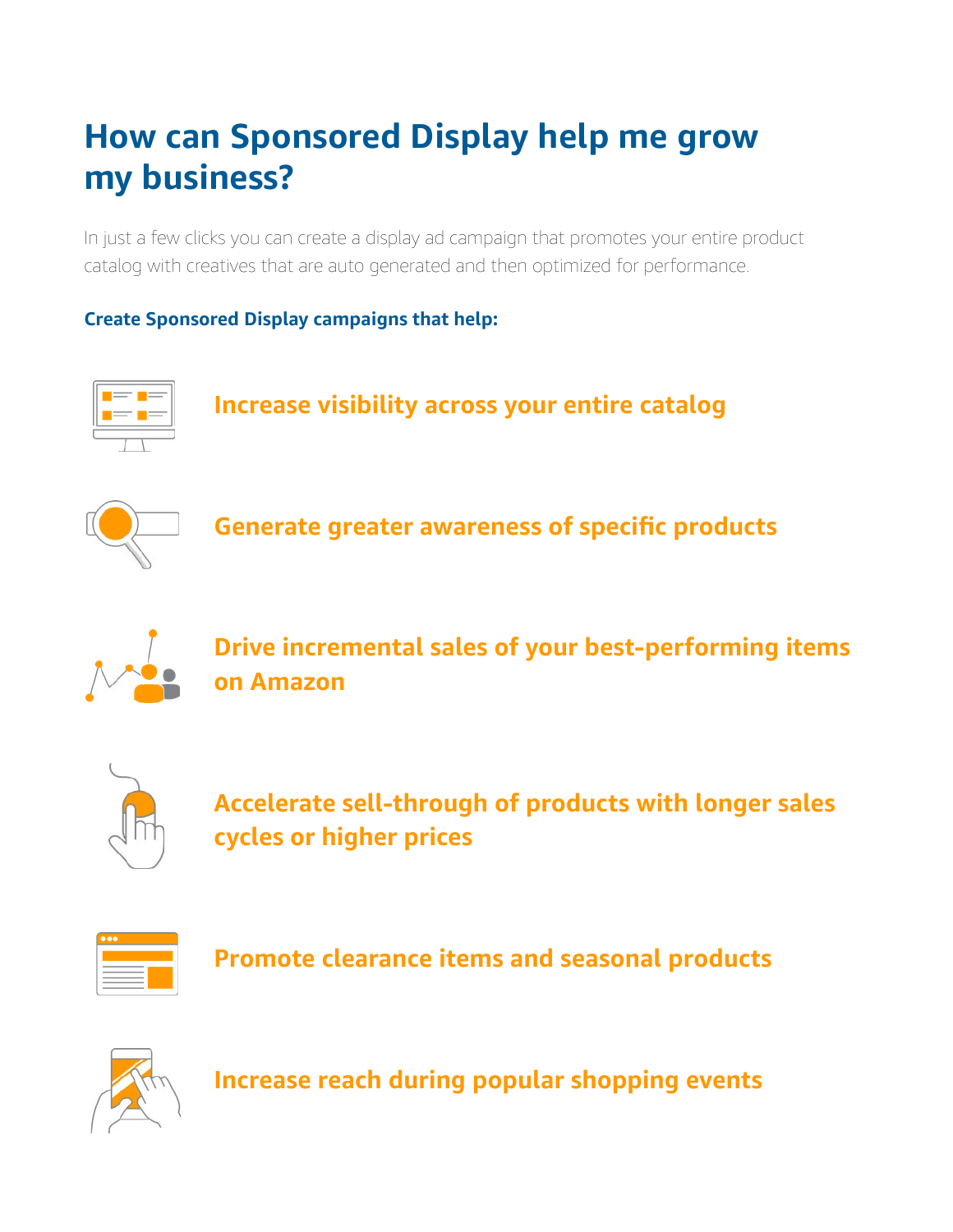Sponsored Display campaigns are designed to be easy to use and impactful for your business. Here are some of the benefits of this solution:

- **Reach the right audiences for your business:** With Sponsored Display you  $\odot$ can reach audiences beyond those actively shopping on Amazon. Audiences are automatically created based on relevant Amazon shopping activities to help you easily achieve your business objectives.
- **Maximize impact with minimal effort:** In just a few clicks, you can create a  $\bigcirc$ campaign that promotes your full catalog with auto-generated ad creative that is optimized for performance.
- **Support your business objectives:** Measure and help achieve your business ∩ objectives—from product awareness to consideration and conversion.

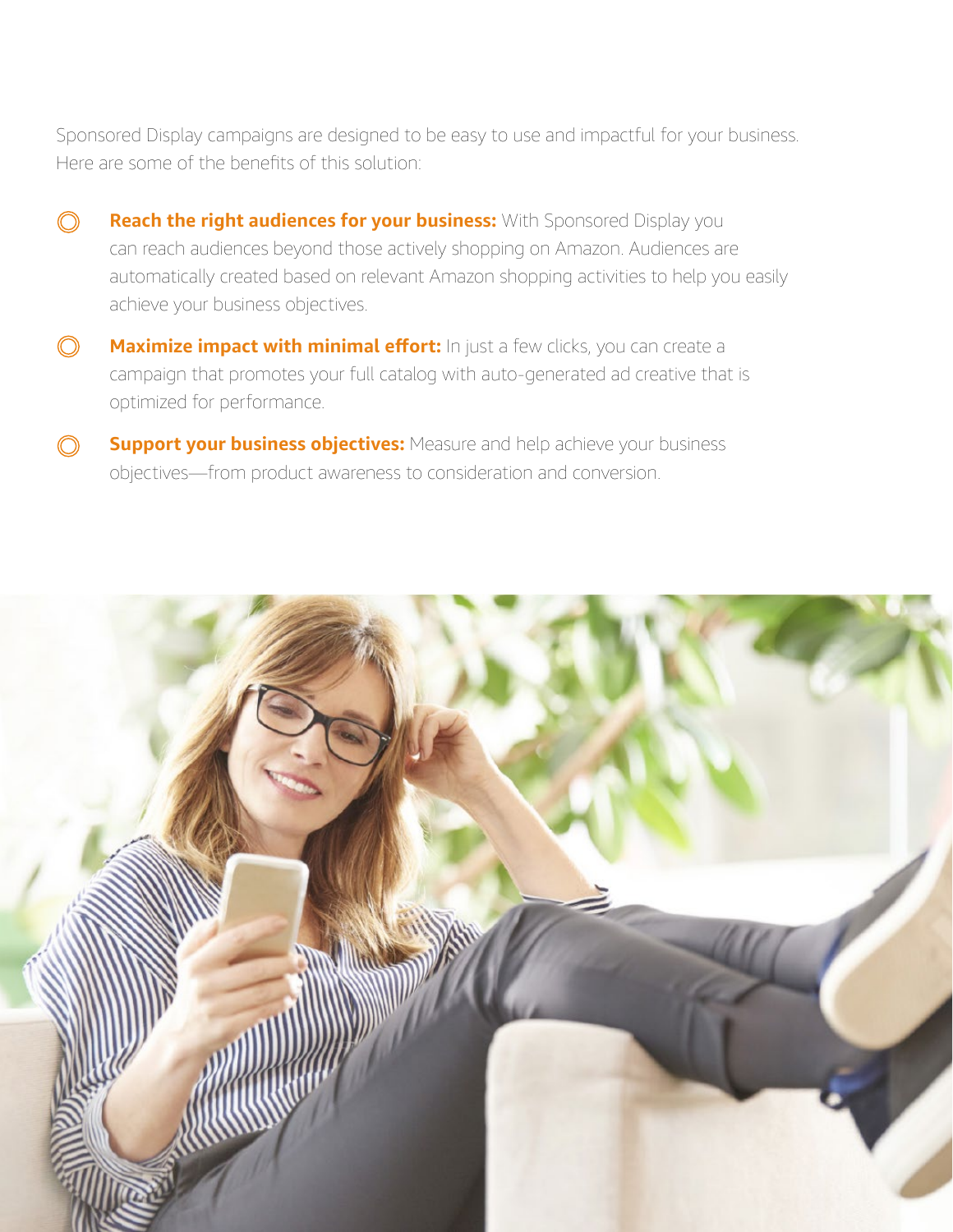## **How can I get started with Sponsored Display?**

If you're new to Amazon Advertising, go to advertising.amazon.com and select 'Register,' then choose one of the account options to sign in.

If you already have an advertising account, sign in and select the Sponsored Display campaign type, and follow these steps for quick and efficient campaign setup.

### **Define your campaign goal**

Before you create your first campaign, it's important to know what business goal you want to accomplish through advertising. Establishing your goal up front will help you better measure and analyze your campaign performance later.

### **Choose your campaign settings**

#### *Campaign name*

Give your campaign a straightforward name that will help you easily find it later.

#### *Start and end dates*

We recommend running your campaign now, with no end date. This will give you the chance to start generating traffic immediately and help shoppers discover your products year-round on Amazon.

#### *Budget and bidding*

You have the flexibility to choose your daily budget and cost-per-click bid during campaign creation, and to change both at any time after your campaign is running.

Set a daily budget that's high enough to keep your ads showing throughout the day. A daily budget is the amount you're willing to spend per day over a calendar month. This means that ad spend on any given day may exceed your daily budget but, at the end of the month, the average daily spend for that month will not exceed your daily budget. Once a campaign is out of budget for the day, your ads won't be eligible to run until midnight when the daily budget resets.

Choose your bid based on the maximum amount you're willing to pay when a shopper clicks your ad. The more competitive your bid, the better chance you generally have for your ad to display. Exactly how much you should bid depends on the business goal of your campaign.

Sponsored Display may automatically raise your bid in real time when your ad may be more likely to result in a sale without exceeding your daily budget amount across a 30-day average. Your bid may be automatically lowered when less likely to result in a sale.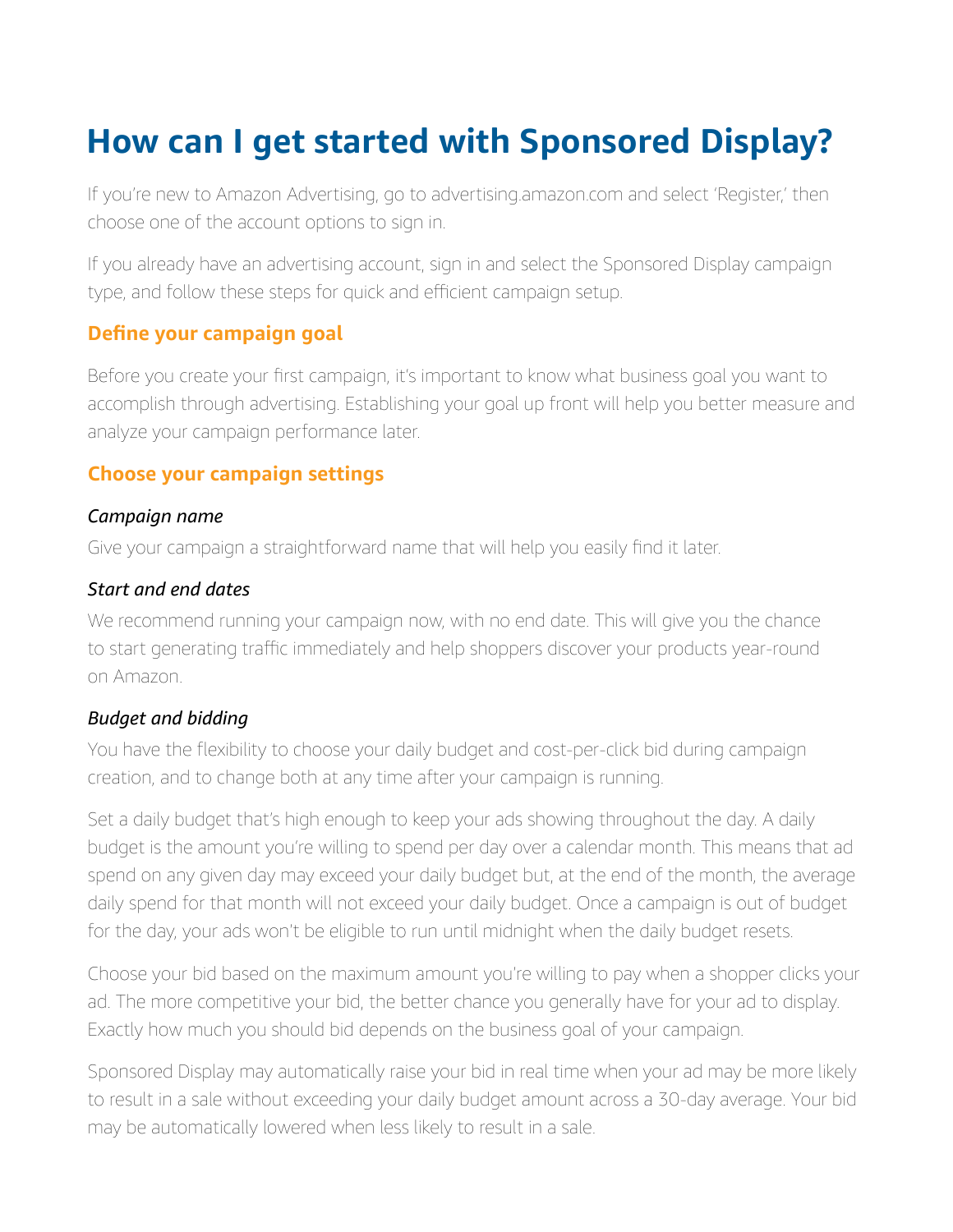### **Create ad groups and add your products**

From the products you add to your campaign, Amazon will display the item with the highest chance of resulting in a purchase. Advertisers who add their entire catalog of eligible products to their Sponsored Display campaign can then identify products that perform well with Sponsored Display and use those insights to help improve performance. So we recommend adding all of your eligible products to expand your audience of shoppers who have previously viewed your products or similar items. Make sure to add any new products on a regular basis to ensure these items have the opportunity to be promoted.

Advertising all of your products also helps ensure that your most relevant product is always shown for the best chance to make a sale. For example, if you sell a line of running shoes but only include one type of shoe in your campaign, your ad will only be shown to shoppers who viewed that shoe or a similar shoe. But if you include all of your shoes in your campaign, your ads have the potential to reach a broader audience interested in other types of running shoes.

Use ad groups to help organize and manage the products within your campaign. For example, if your campaign features women's shoes, you can create ad groups for "Boots," "Flats," and "Heels." You can also use ad groups to divide your products based on those with similar prices or sales margins. Each ad group can have a different bid, helping you better control your spend and results.

### **Launch your campaign**

Amazon automatically generates your ad creative based on the products you chose to promote and displays the ad to relevant audiences off Amazon. The ad will feature a product image, title, star rating, Prime badging, and price from your detail page. Your ads will be automatically updated if changes are made to the information on your detail page.

"The Sponsored Display beta campaign gave us millions of impressions at an insanely small cost. We received twice the amount of impressions as compared to a similar campaign that spends over 10x the budget."

Steven Thuyen, Ecommerce & Marketing Manager, Zyllion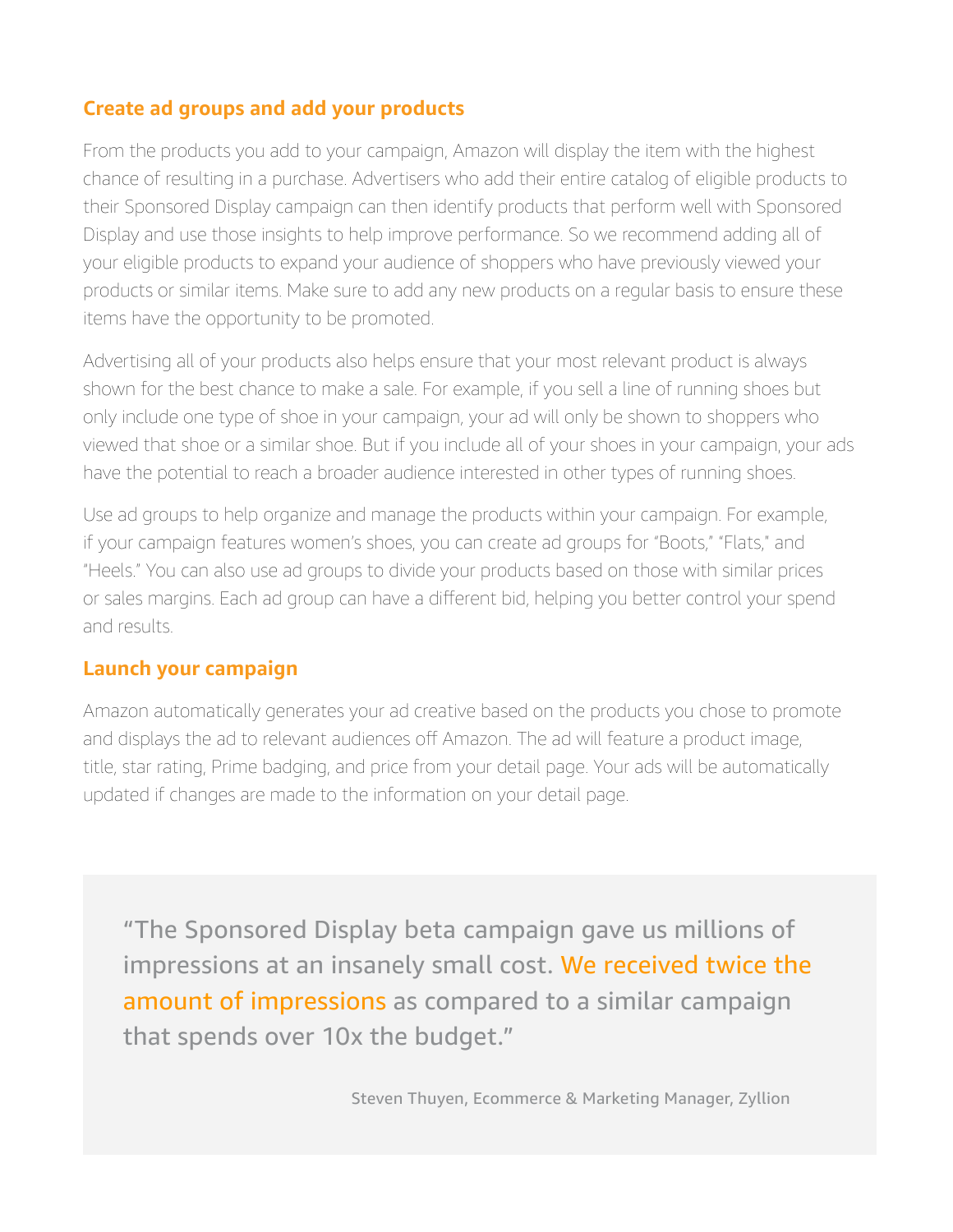### **Once my campaign is live, what can I do to help improve its performance?**

Here are our top 5 optimization tips to get the most out of your Sponsored Display campaigns.

#### **Add your entire product catalog to your campaign and refine your campaign structure over time 01**

We recommend promoting all of your products with Sponsored Display to quickly gather metrics on which items perform the best with these ads. Advertising all of your products also helps ensure that your most relevant items are shown based on Amazon shopping activities.

Once you know which products perform the best with Sponsored Display based on your campaign goals, you can segment these items into a separate campaign or ad group with no end date for more streamlined campaign management and optimization.

For any underperforming products with an advertising cost of sales (ACOS) outside of your target range, you can also add these to a separate campaign or ad group. This can help you deep-dive into their performance and optimize your bids and budgets on a more granular level.

#### **Ensure your campaign has enough budget to stay live throughout the day 02**

Monitor campaigns that frequently run out of daily budget—they might be missing out on potential impressions.

Consider increasing budgets that frequently run out to help continuously drive traffic to your ads, especially for your high-performing campaigns.

If you can't increase your daily budget, consider reducing your bids to help maintain visibility throughout the entire day.

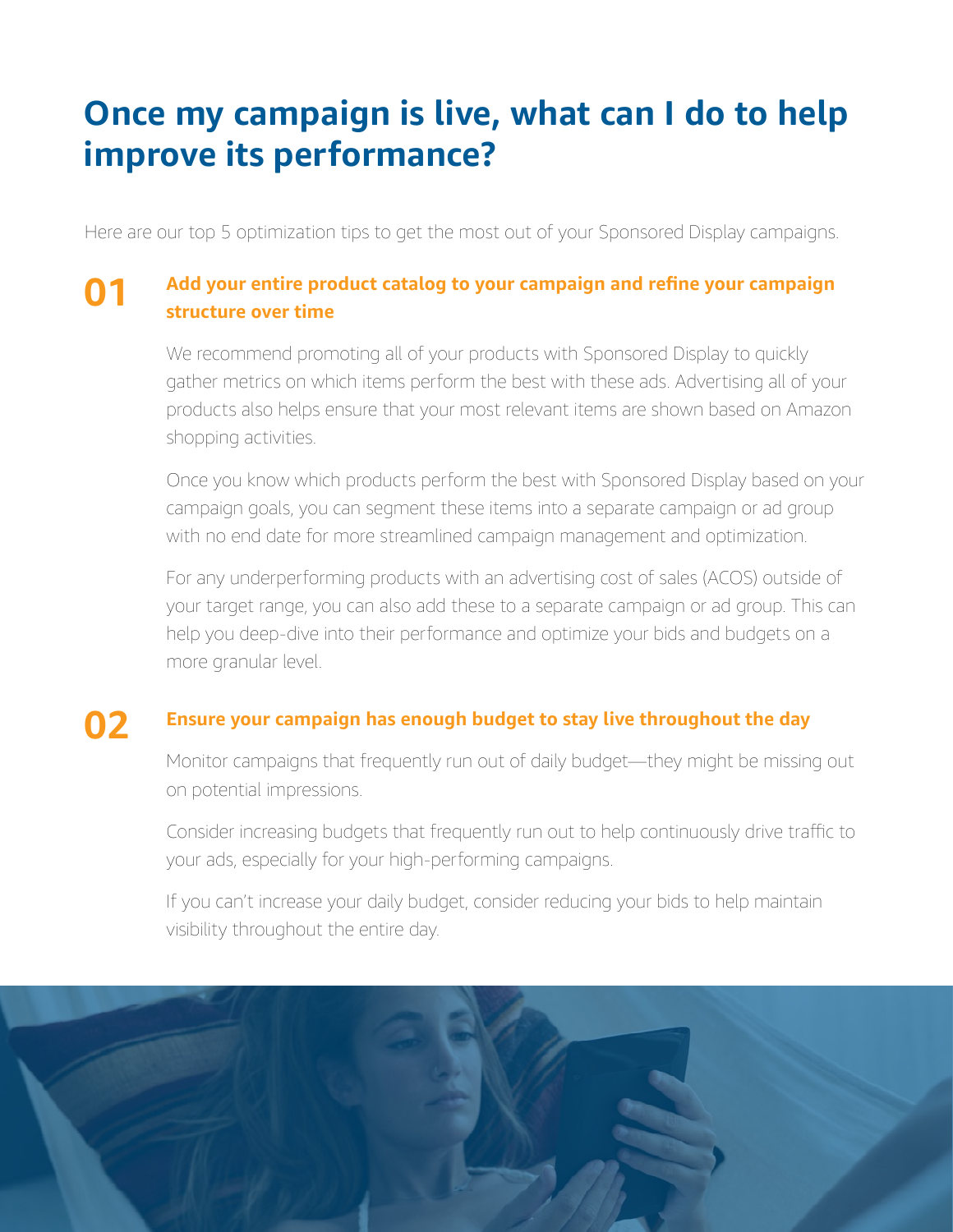#### **Use campaign metrics to make informed bidding optimizations 03**

Actively managing your bids is an important step in helping your campaigns perform at optimal levels.

Your bid should strike a balance between how much you're willing to pay for a click and how much traffic you'd like to drive to your ads:

If your campaign's ACOS is within your target range and you would like to  $\bigcirc$ generate more impressions, try increasing your bid to boost the opportunity for your ads to win more auctions and expand your reach.

If you're trying to improve your ACOS, try reducing your bid to decrease how ∩ much you will pay for each click. Remember that the more competitive your bid is, the better chance you will generally have for your ad to display—so reducing your bid may also mean winning fewer impressions and decreasing your visibility.

#### **04 Monitor campaign performance regularly**

Sponsored Display provides metrics to help you make adjustments to your campaigns as needed. After launching your campaign, let it run until you have collected sufficient traffic and sales insights to help you optimize the campaign. Keep in mind the typical selling cycle for your products when determining how long to let your campaign run before assessing its performance.

Once you have sufficient campaign metrics, review them in the campaign manager every 48 hours to learn how your campaign performs over time and to make informed decisions on improving results.

After making adjustments, let your new bids run for a few days to see if your campaign starts generating clicks and sales within your target ACOS range. Remember that depending on the product and its typical selling cycle, customers may not complete their purchase immediately.

If some of your products are still not performing at optimal levels, you can consider pausing these individual products and focusing on your top-performing products instead.